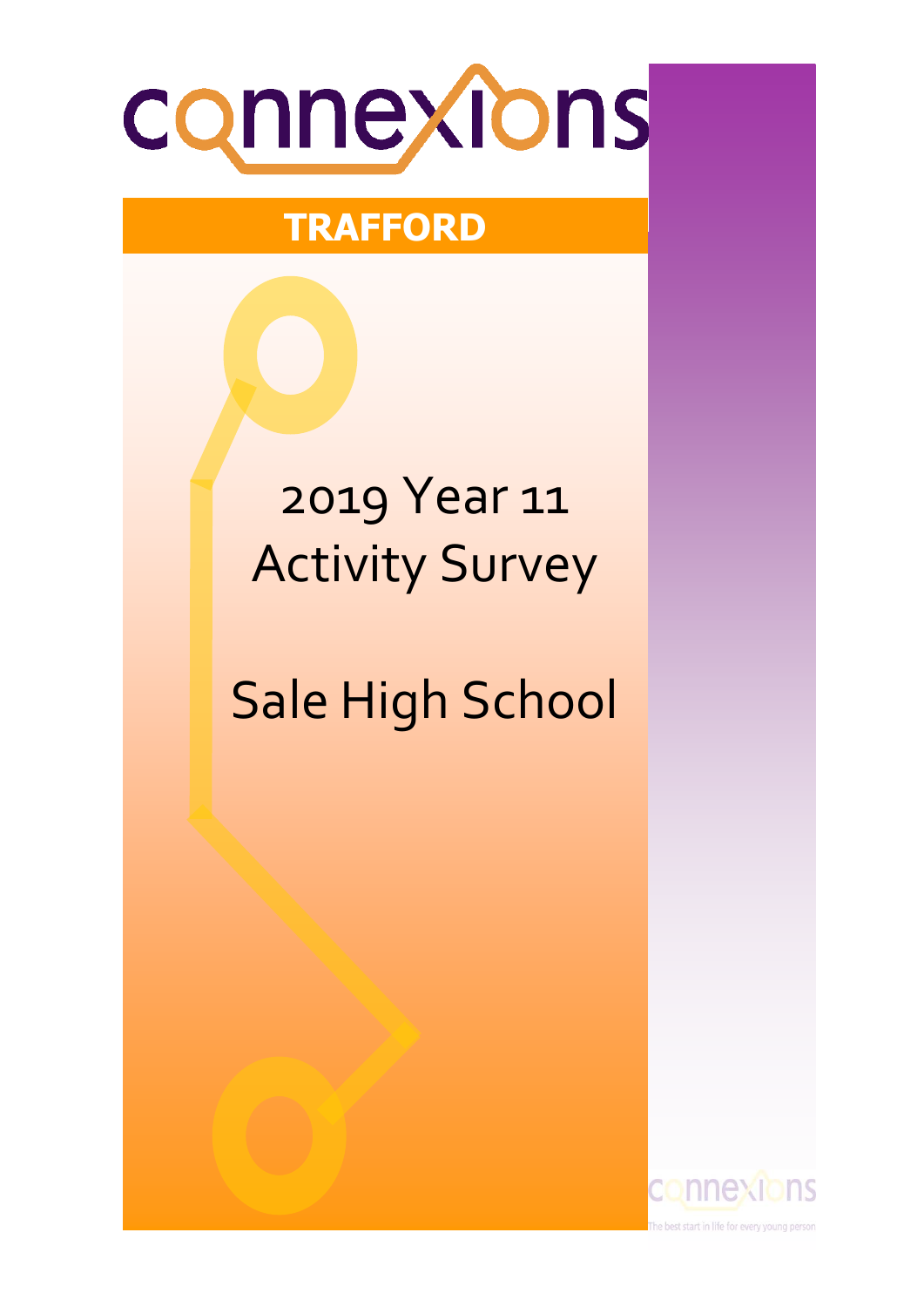

## **Sale High School**

| <b>Destination Summary</b>                                                      | Page 1 |
|---------------------------------------------------------------------------------|--------|
| Chart Comparison of Trafford Total vs Institution                               | Page 2 |
| Chart Comparison of Trafford High Schools vs Institution                        | Page 3 |
| Destination Trends for 2010 - 2019 School Leavers                               | Page 4 |
| Breakdown of leavers to FE/6 <sup>th</sup> Form/Apprenticeship by Establishment | Page 5 |
| Breakdown of leavers to FE/6 <sup>th</sup> Form by Course Level                 | Page 6 |
| Breakdown of leavers to FE/6 <sup>th</sup> Form by Course Subject               | Page 7 |
| RPA, SEND (EET) & FSM (EET) Rates - Trafford Total vs Institution               | Page 8 |
| Glossary of Terms / Further Information                                         | Page 9 |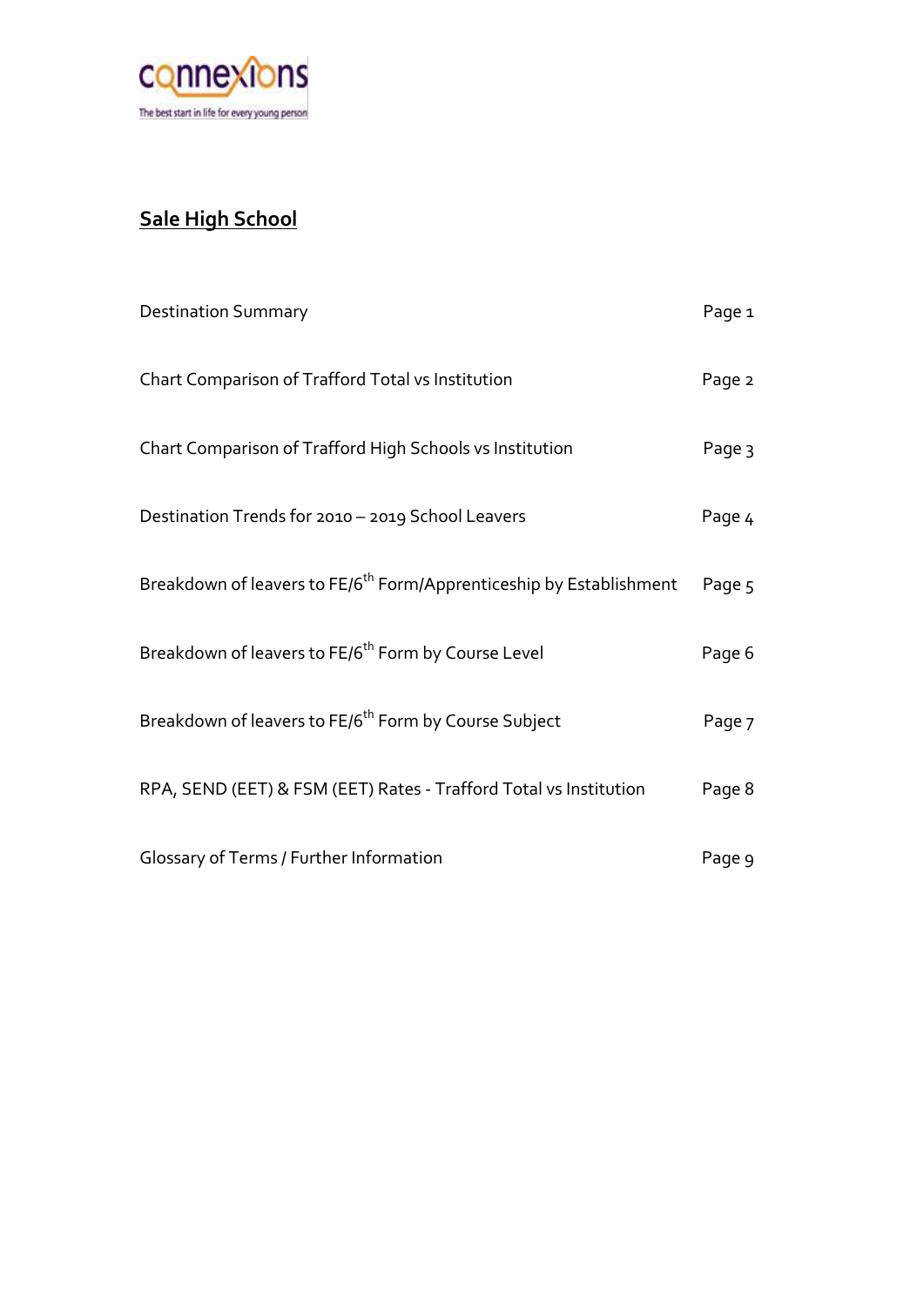

The best start in life for every young person

#### **Destination Summary**

|                      | Gender                                                                       |                         |                |                         |                         |
|----------------------|------------------------------------------------------------------------------|-------------------------|----------------|-------------------------|-------------------------|
|                      | Item                                                                         | <b>SEND</b>             | <b>Male</b>    | Female                  | <b>Total</b>            |
|                      | <b>Full time education</b>                                                   |                         | 45             | 64                      | 109                     |
|                      | School sixth-form                                                            | 0                       | 5              | 5                       | 10                      |
|                      | Sixth-form college                                                           | 0                       | 0              | 0                       | $\mathbf{0}$            |
|                      | Further education                                                            | 1                       | 39             | 58                      | 97                      |
|                      | Higher education                                                             | $\overline{0}$          | $\mathbf 0$    | $\mathbf 0$             | $\overline{0}$          |
|                      | Gap year students                                                            | $\Omega$                | $\Omega$       | $\Omega$                | $\bf{0}$                |
|                      | Other post-16 education                                                      | $\overline{0}$          | $\mathbf{1}$   | 1                       | $\overline{2}$          |
|                      | Special Post-16 Institution                                                  | $\Omega$                | $\Omega$       | $\Omega$                | $\mathbf{0}$            |
|                      | Custodial institution (juvenile offender)                                    | $\overline{0}$          | $\mathbf{0}$   | $\mathbf 0$             | $\overline{0}$          |
| <b>MEETING THE</b>   | <b>Full Time Training</b>                                                    | $\overline{\mathbf{0}}$ | $\overline{1}$ | $\overline{\mathbf{0}}$ | $\overline{1}$          |
| <b>DUTY TO</b>       | ESFA funded work-based learning                                              | 0                       | $\mathbf{1}$   | 0                       | 1                       |
| <b>PARTICIPATE</b>   | Other training (for example, non-ESFA funded private training organisations) | 0                       | $\mathbf 0$    | 0                       | $\overline{\mathbf{0}}$ |
|                      | Training delivered through the Work Programme                                | $\mathbf 0$             | $\Omega$       | $\Omega$                | $\mathbf{0}$            |
|                      | Traineeship                                                                  | $\overline{0}$          | $\mathbf{0}$   | 0                       | $\overline{0}$          |
|                      | Supported Internship                                                         | $\overline{0}$          | $\mathbf 0$    | 0                       | $\bf{0}$                |
|                      | Apprenticeship                                                               | $\mathbf{0}$            | $\overline{4}$ | 3                       | $\overline{7}$          |
|                      | Apprenticeship                                                               | $\overline{0}$          | $\overline{4}$ | 3                       | $\overline{7}$          |
|                      | <b>Employment combined with training</b>                                     | $\bf{0}$                | 0              | 1                       | 1                       |
|                      | Full time employment with study (regulated qualification)                    | 0                       | $\mathbf{0}$   | 1                       | 1                       |
|                      | Self-employment with study (regulated qualification)                         | 0                       | $\mathbf 0$    | 0                       | $\overline{0}$          |
|                      | Working not for reward with study (regulated qualification)                  | 0                       | $\Omega$       | 0                       | $\overline{0}$          |
|                      | Working towards participation                                                | $\overline{1}$          | $\bf{0}$       | 1                       | $\overline{1}$          |
| <b>WORKING</b>       | Re-engagement activities                                                     | $\mathbf{1}$            | $\mathbf 0$    | $\mathbf{1}$            | $\overline{1}$          |
| <b>TOWARDS</b>       | Start date agreed (RPA compliant)                                            | 0                       | $\Omega$       | $\Omega$                | $\bf{0}$                |
|                      | <b>Temporary break from learning</b>                                         | 0                       | $\mathbf{0}$   | $\bf{0}$                | $\overline{0}$          |
| <b>TEMPORARY</b>     | Supporting family - teenage parents                                          | 0                       | $\Omega$       | $\Omega$                | $\mathbf{0}$            |
| <b>BREAK FROM</b>    | Illness                                                                      | 0                       | $\mathbf 0$    | 0                       | $\mathbf{0}$            |
| <b>LEARNING</b>      | Pregnancy                                                                    | $\overline{0}$          | $\mathbf 0$    | $\mathbf 0$             | $\overline{0}$          |
|                      | <b>Employment without training (Total)</b>                                   | $\bf{0}$                | $\bf{0}$       | $\bf{0}$                | $\bf{0}$                |
|                      | Employment without training                                                  | 0                       | $\mathbf 0$    | $\overline{0}$          | $\overline{0}$          |
|                      | Employment with training (other)                                             | $\Omega$                | $\Omega$       | $\Omega$                | $\mathbf{0}$            |
|                      | Temporary employment                                                         | $\mathbf 0$             | $\mathbf 0$    | $\mathbf 0$             | $\overline{0}$          |
|                      | Self-employment                                                              | $\overline{0}$          | $\overline{0}$ | $\overline{0}$          | $\overline{\mathbf{0}}$ |
|                      | Not settled (active in the labour market)                                    | 0                       | $\bf{0}$       | 0                       | $\bf{0}$                |
|                      | Part time education                                                          | 0                       | $\mathbf 0$    | $\Omega$                | $\mathbf{0}$            |
|                      | Part time employment                                                         | $\overline{0}$          | $\mathbf 0$    | $\mathbf 0$             | $\overline{0}$          |
|                      | Start date agreed (other)                                                    | $\mathbf 0$             | $\mathbf{0}$   | $\Omega$                | $\bf{0}$                |
|                      | Working not for reward                                                       | $\mathbf 0$             | $\mathbf 0$    | 0                       | $\overline{0}$          |
| <b>NOT</b>           | Not ready for work or learning                                               | 0                       | $\mathbf 0$    | $\mathbf 0$             | $\overline{0}$          |
| <b>PARTICIPATING</b> | Seeking employment, education or training                                    | 0                       | $\Omega$       | $\mathbf{0}$            | $\mathbf{0}$            |
|                      | Not settled (not active in the labour market)                                | $\mathbf{0}$            | $\bf{0}$       | $\bf{0}$                | $\overline{0}$          |
|                      | Not available - young carer                                                  | 0                       | $\mathbf 0$    | $\mathbf 0$             | $\overline{0}$          |
|                      | Not available on religious grounds                                           | 0                       | $\mathbf{0}$   | 0                       | $\overline{0}$          |
|                      | Unlikely ever to be economically active                                      | 0                       | 0              | $\mathbf 0$             | $\overline{0}$          |
|                      | Not available - other reason                                                 | $\Omega$                | $\Omega$       | $\Omega$                | $\overline{0}$          |
|                      | <b>Current activity not established</b>                                      | $\overline{\mathbf{0}}$ | $\mathbf{0}$   | $\mathbf{0}$            | $\overline{0}$          |
|                      | <b>Current Situation Not Known</b>                                           | 0                       | $\Omega$       | $\Omega$                | $\bf{0}$                |
|                      | Cannot be contacted - no current address                                     | $\overline{0}$          | 0              | 0                       | $\overline{0}$          |
|                      | Refused to disclose activity                                                 | 0                       | $\mathbf 0$    | 0                       | $\overline{0}$          |
|                      | Custody (young adult offender)                                               | 0                       | $\mathbf 0$    | $\mathbf 0$             | $\mathbf{0}$            |
| <b>Other</b>         | Asylum seekers without citizenship                                           | $\overline{0}$          | $\mathbf 0$    | $\mathbf 0$             | $\bf{0}$                |
|                      | Survey-TOTAL                                                                 | $\overline{2}$          | 50             | 69                      | 119                     |
|                      |                                                                              |                         |                |                         |                         |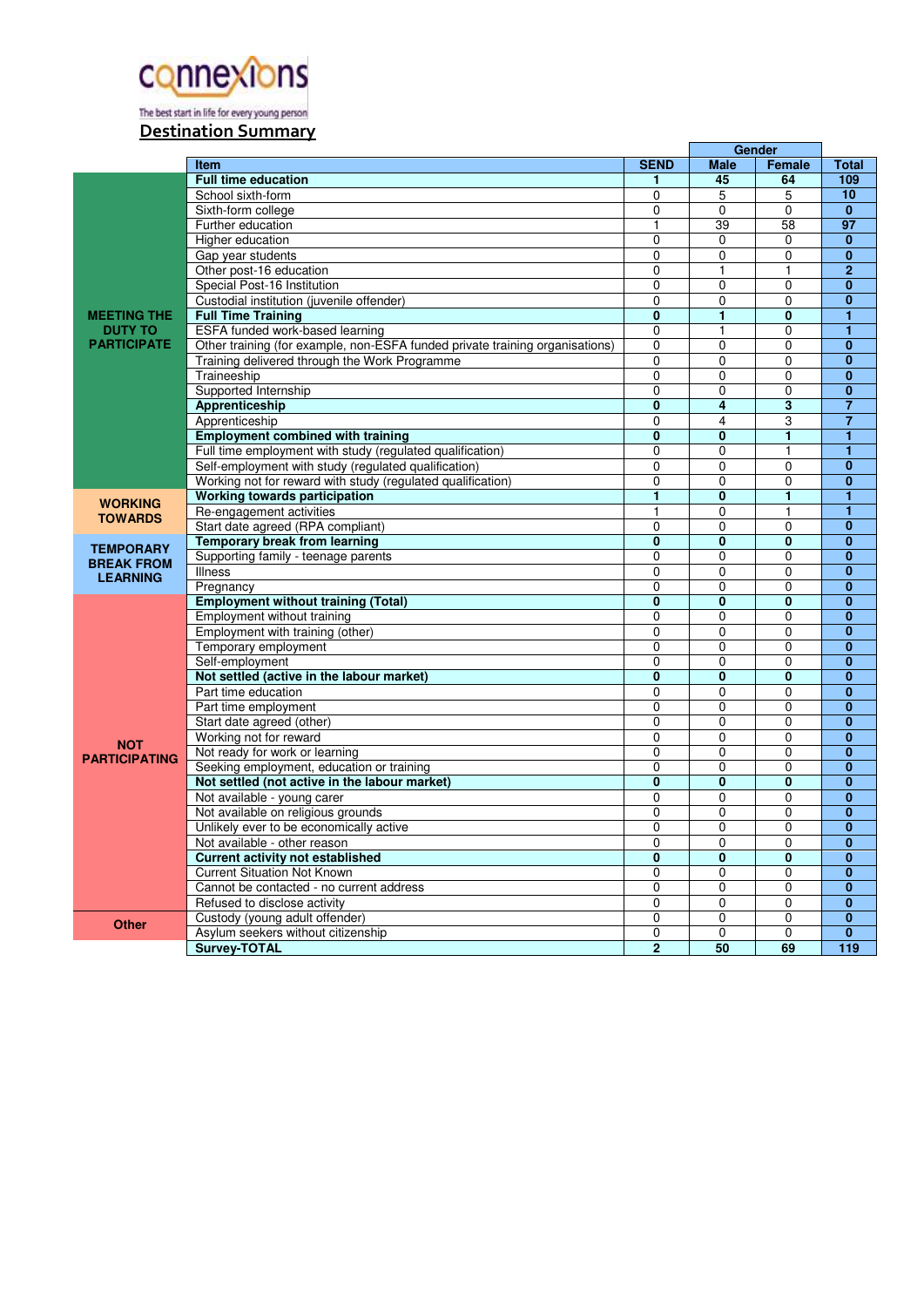

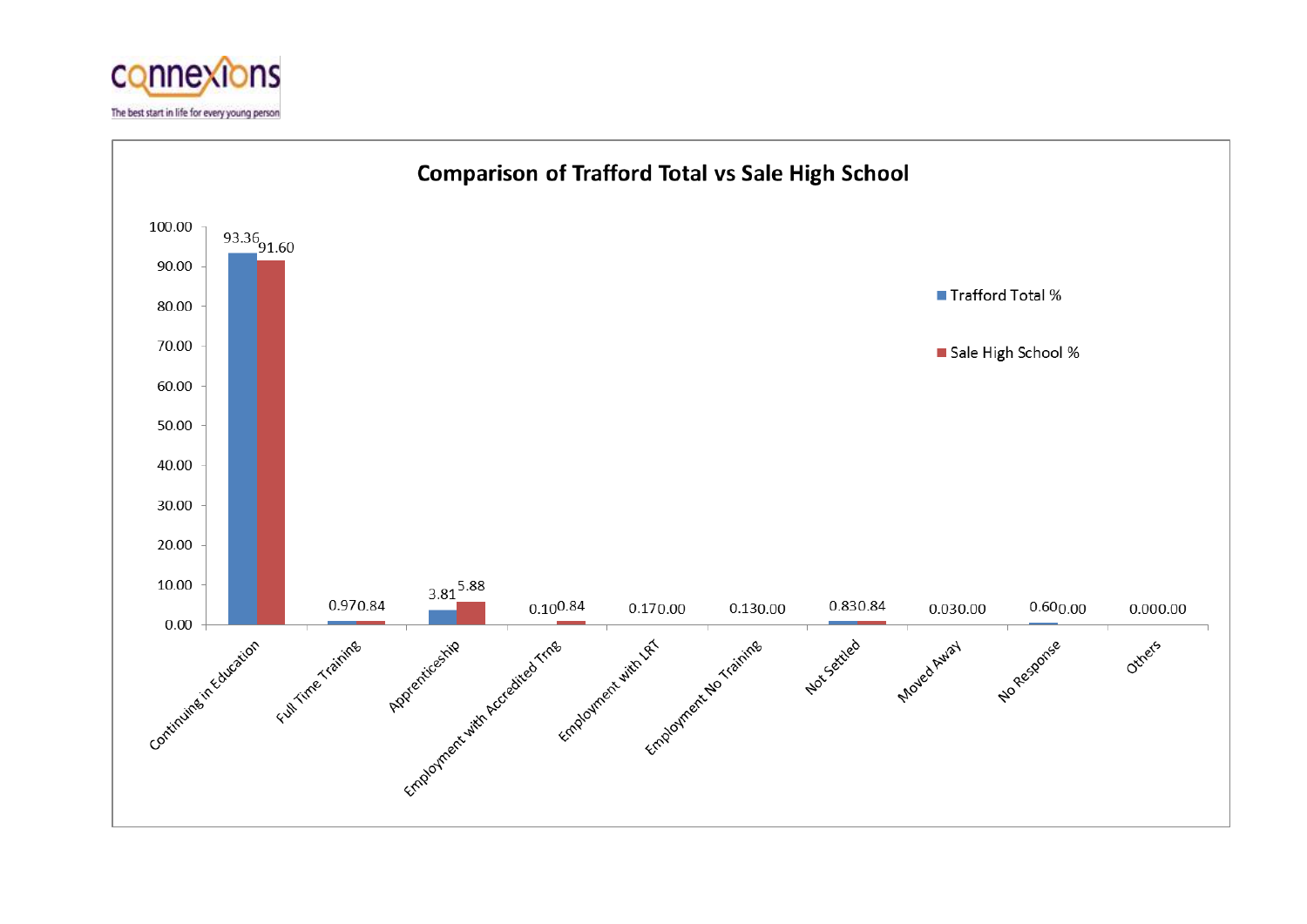

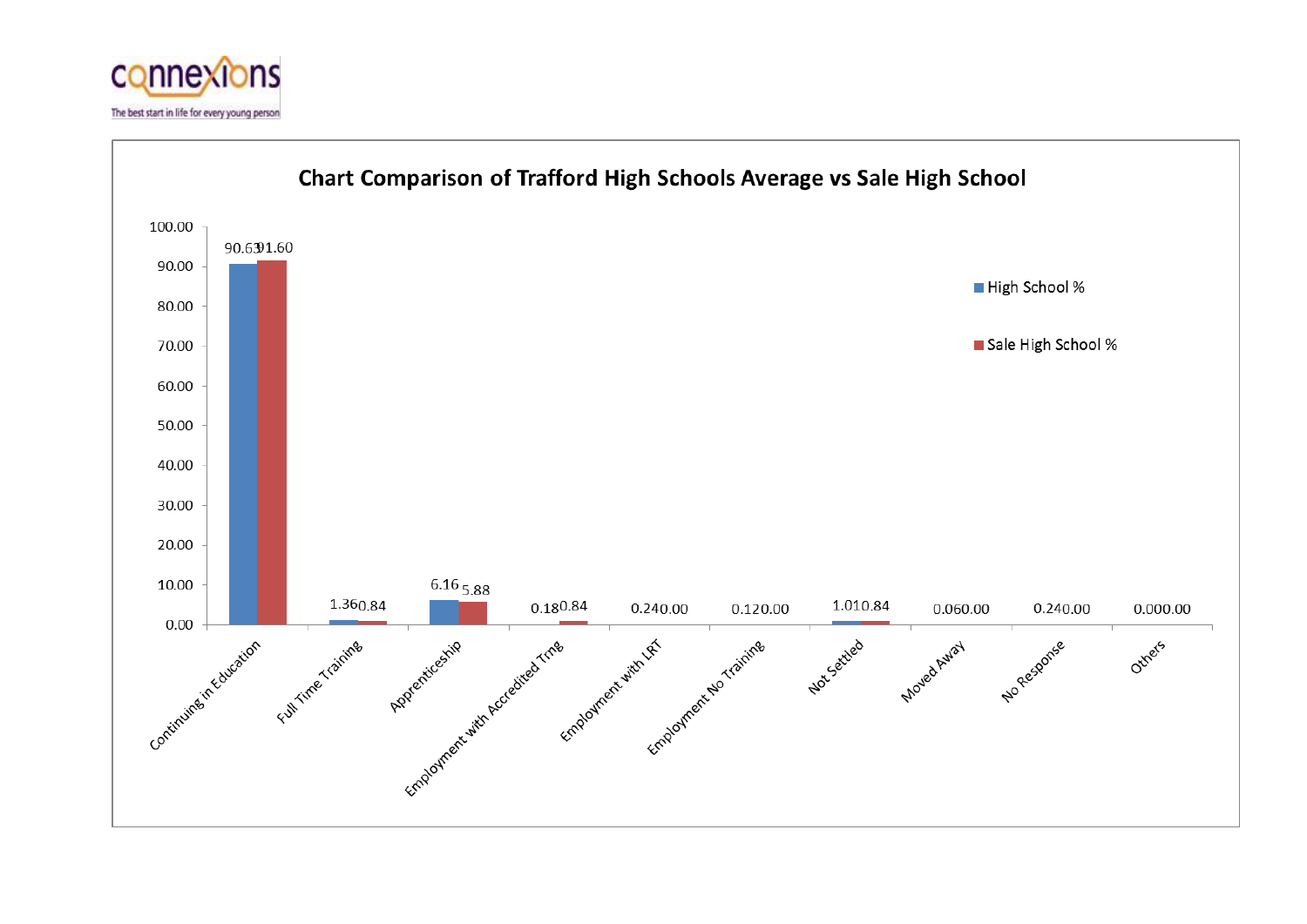

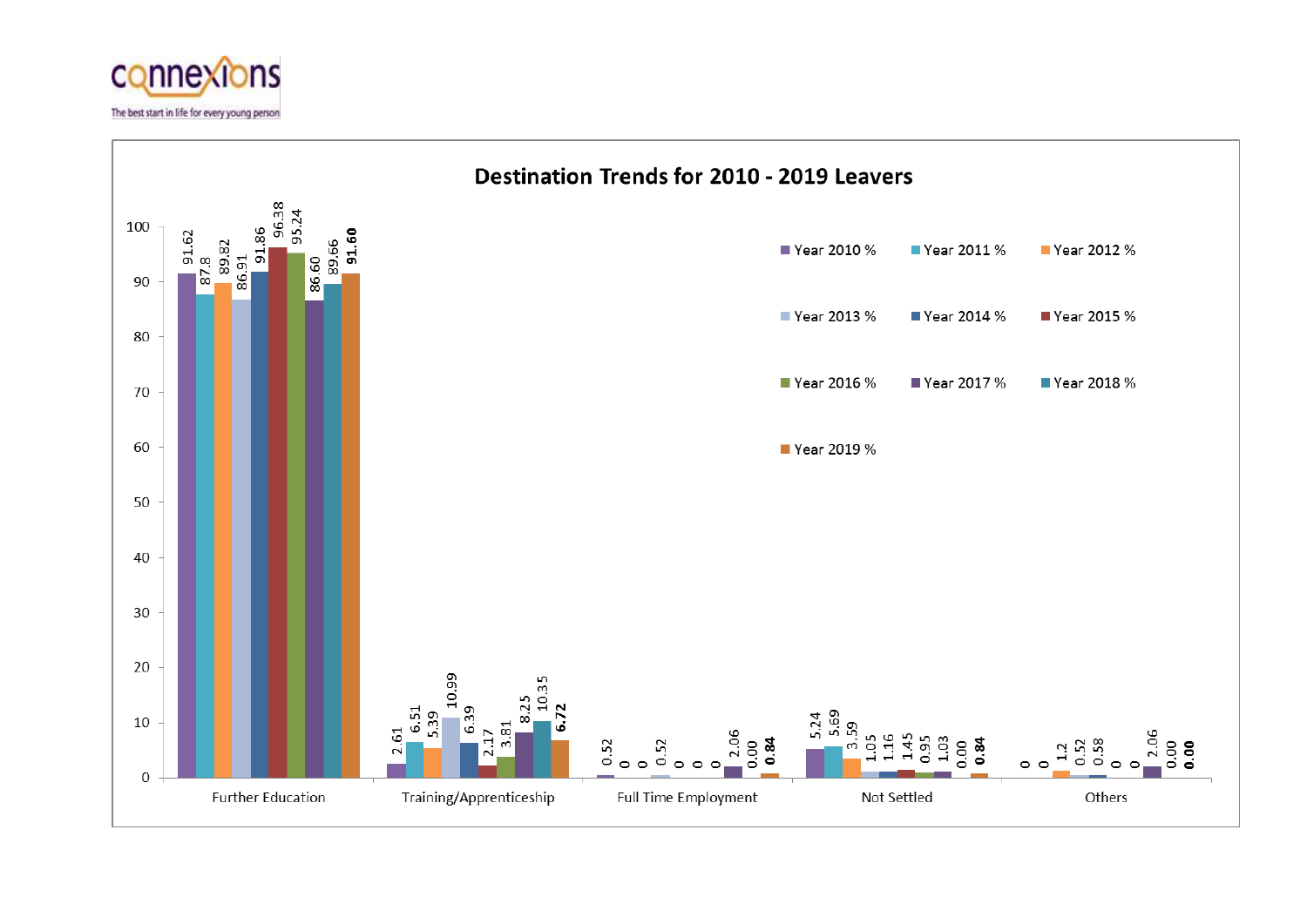

| <b>Establishment</b>                        | Count          |
|---------------------------------------------|----------------|
| <b>Trafford College</b>                     | 47             |
| Loreto College                              | 18             |
| Xaverian College                            | 17             |
| Apprenticeship/Work Based Learning Provider | 8              |
| The Manchester College - Northenden Campus  | 7              |
| Out Of GM Area Establishment                | 3              |
| Sale Grammar School                         | 3              |
| Altrincham Grammar School for Girls         | $\overline{2}$ |
| Salford City College - Pendleton Campus     | $\overline{2}$ |
| <b>Access Creative College</b>              | 1              |
| Aquinas College                             | 1              |
| Ashton-on-Mersey School                     | 1              |
| Blessed Thomas Holford Catholic College     | 1              |
| Educated At Home                            | 1              |
| Loreto Grammar School                       | 1              |
| Sale High School                            | 1              |
| The Manchester College - Nicholls Campus    | 1              |
| The Manchester College - Shena Simon        | 1              |
| Urmston Grammar School                      | 1              |

# Sale High 2019 Leavers into FE/6th **Form/Apprenticeship by Establishment**



- Trafford College
- Xaverian College
- The Manchester College Northenden Campus
- Sale Grammar School
- Salford City College Pendleton Campus
- Aquinas College
- Blessed Thomas Holford Catholic College
- Loreto Grammar School
- The Manchester College Nicholls Campus
- Urmston Grammar School
- Loreto College
- Apprenticeship/Work Based Learning Provider
- Out Of GM Area Establishment
- Altrincham Grammar School for Girls
- Access Creative College
- Ashton-on-Mersey School
- Educated At Home
- Sale High School
- The Manchester College Shena Simon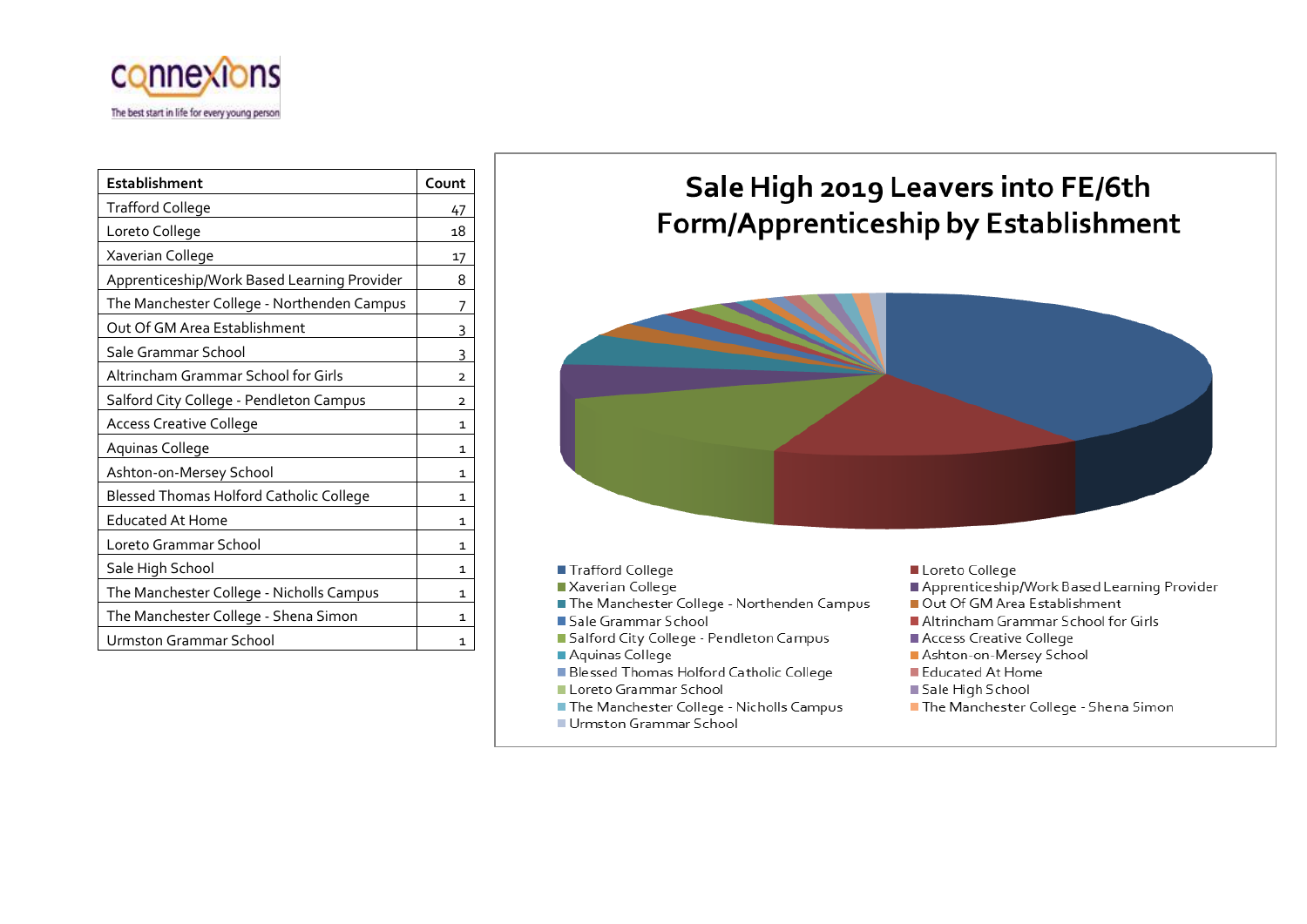

| Course Level                 | Count |
|------------------------------|-------|
| A Levels                     | 51    |
| <b>BTEC National Diploma</b> | 26    |
| <b>BTEC First Dip</b>        | 10    |
| NVO Level 2                  | 8     |
| NVO Level 1                  | 5     |
| <b>GCSE</b>                  | 4     |
| <b>CACHE Diploma</b>         | 2     |
| <b>CACHE Certificate</b>     | 1     |
| Entry Level 2                | 1     |
| Other                        |       |

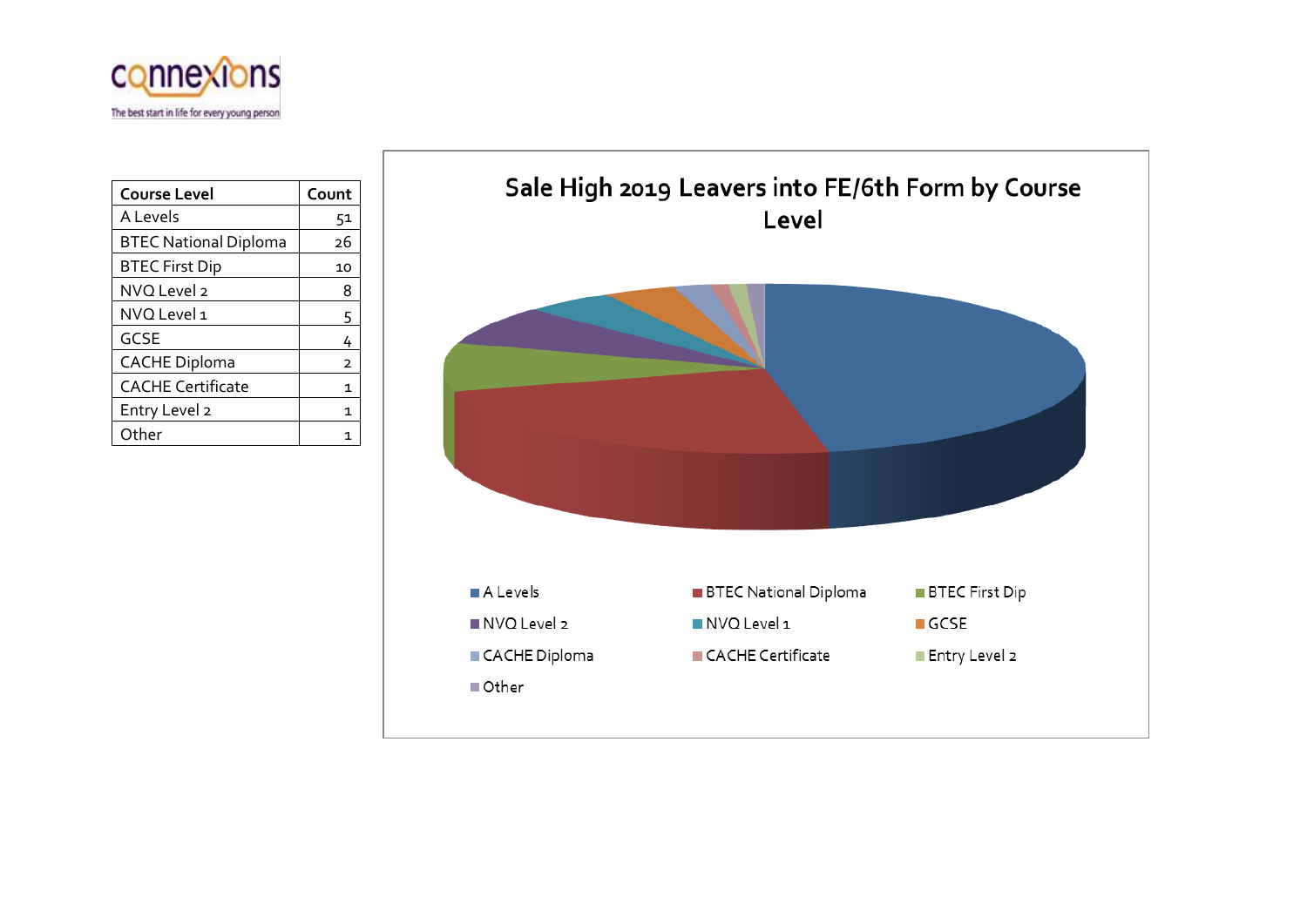

| <b>Course Subject</b>                     | Count          |
|-------------------------------------------|----------------|
| A Level Subjects                          | 51             |
| <b>Health and Social Care</b>             | 9              |
| <b>Vocational Preparation Entry Level</b> | 4              |
| <b>Business BTEC</b>                      | 3              |
| Childcare and Education CACHE             | 3              |
| <b>Creative and Media</b>                 | 3              |
| Computer Games Design                     | $\overline{2}$ |
| <b>Engineering and Technology</b>         | $\overline{2}$ |
| <b>Music Practice</b>                     | 2              |
| Plumbing                                  | $\overline{2}$ |
| <b>Public Services</b>                    | $\overline{2}$ |
| Sport                                     | 2              |
| <b>Activity Leadership</b>                | 1              |
| <b>Applied Science</b>                    | 1              |
| Art & design                              | $\mathbf{1}$   |
| <b>Aviation Studies</b>                   | 1              |
| <b>Building Services</b>                  | $\mathbf{1}$   |
| Business, Retail and Administration       | $\mathbf{1}$   |
| English language                          | 1              |
| Film studies                              | $\mathbf{1}$   |
| <b>Food and Drink Service Studies</b>     | $\mathbf{1}$   |
| Hairdressing                              | 1              |
| Hairdressing/Beauty Therapy               | $\mathbf{1}$   |
| Law                                       | $\mathbf{1}$   |
| Media Makeup                              | 1              |
| Photography                               | 1              |
| <b>Sport and Leisure</b>                  | 1              |
| <b>Uniformed Services</b>                 | 1              |

## Sale High 2019 Leavers into FE/6th Form by Course Subject

- A Level Subjects
- **Business BTEC**
- Computer Games Design
- Plumbing
- Activity Leadership
- Aviation Studies
- English language
- Hairdressing
- Media Makeup
- Uniformed Services
- Health and Social Care
- Childcare and Education CACHE
- Engineering and Technology
- Public Services
- Applied Science
- **Building Services**
- Film studies
- Hairdressing/Beauty Therapy
- Photography
- Vocational Preparation Entry Level
- Creative and Media
- Music Practice
- Sport
- Art & design
- Business, Retail and Administration
- Food and Drink Service Studies
- $\blacksquare$  Law
- Sport and Leisure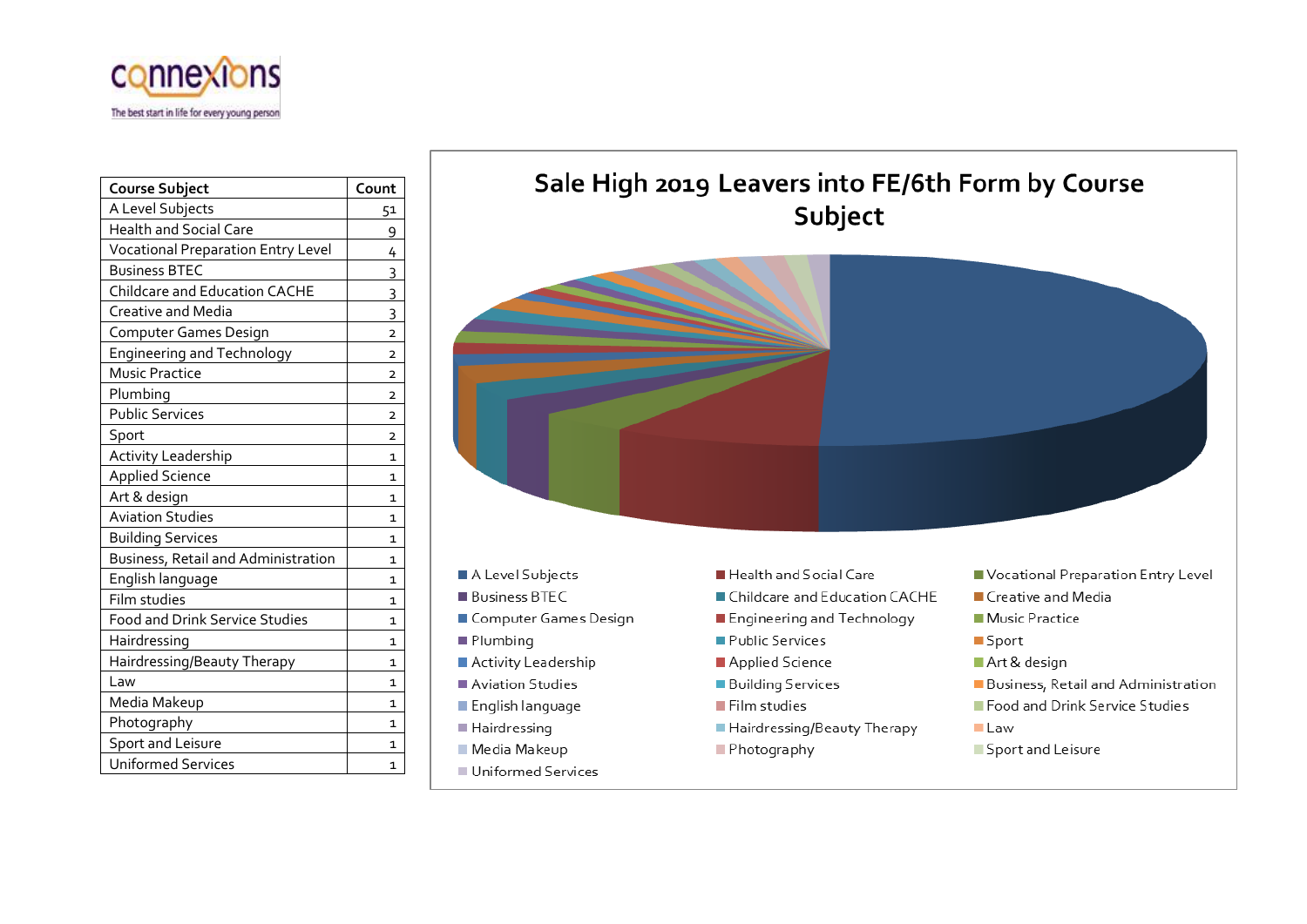